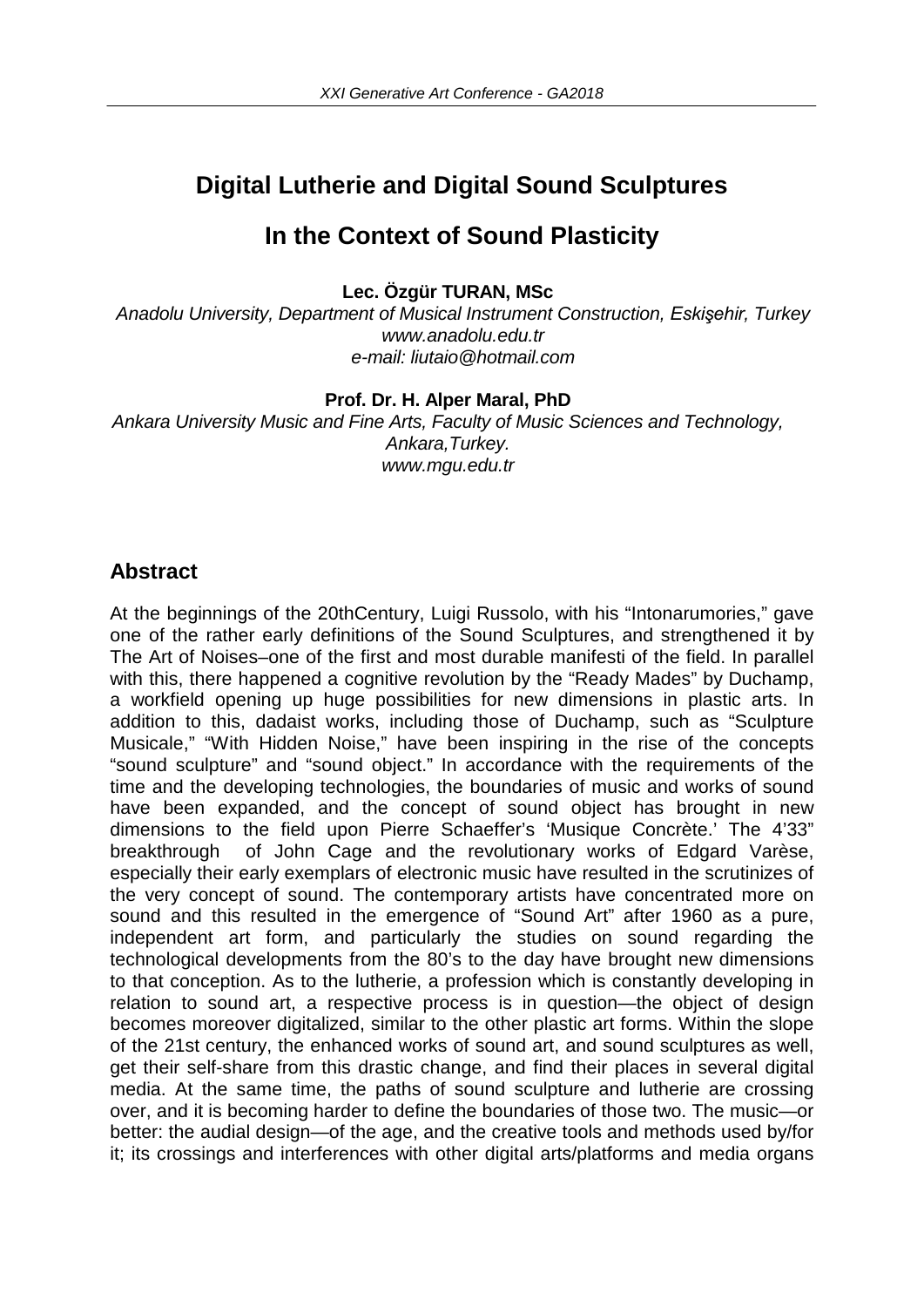make it even more difficult. Within the context of the plasticity of sound, on the other hand, the sound—overshadowed by visual and plastics arts for a long time—has now begun to be represented with the elements of digital design to a far broader scene. In this study, digital lutherie and the representative examples of sound sculpture; the relationship between design elements and plasticity of sound will be scrutinized.

#### **Introduction**

While sound progresses with relation to music and other art forms, it has been shaped in accordance with the experiences of human beings and the aesthetic values of the era it belongs to. The human being who has sought to imitate the sounds of nature and discover new sounds has designed the songs, dances, and the instruments in favor of protection and spiritual practices. The human being, who is a designer, has developed the definition and plastic values of sound and music in accordance with their desires and needs throughout history. And by continuing their musical discoveries, has never given up seeking new sounds. While music has been shaped in parallel with the aesthetic values of the era, the instruments have also undergone transformations in accordance with this change. Whilst several musical genres have emerged through new instruments, the human being, who chases different sounds and timbre with the new instruments, has intensified their relationship with sound.

The technologies and studies on sound, which were rather slowly progressing until the 19th century, have hastened within (19th) century. Through the studies whose foci are sound, acoustics and psychoacoustics, in cognitive and conceptual contexts there have been considerable developments. The most important advancement in the (19th century) is a recording dated by Edouard Leon Scott de Martinville as April 9, 1860, a French folk song called "Au Clair de la Lune" [1]. This recording which is distinctive as being the first recording of the time is a messenger of the revolution that is about to take place in the following century. Hence, the sound becoming recordable and replayable would essentially alter the conception of sound and music. In conjunction with this, while (the habits (and novelties) introduced by the mechanization of the 19th century to the daily life), crowded urban life and its unusual sounds and the concept of "noise" was pushing people towards a chaotic lifestyle, people were also pushed to rethink about sound.

By the 20th century, Luigi Russolo, one of the pioneers of futurists in plastic arts, who especially focus on speed, sound, and movement, has given one of the most important propositions of the era. With his musical instruments (Intonarumori) and by giving one of the preliminary definitions of Sound Art and Sound Sculpture, Russolo has consolidated this with "The Art of Noise" which is considered to be one of the founding works in the field [2]. In line with this, Marcel Duchamp's Dadaist works "With Hidden Noise", "Sculpture Musicale", in between 1912 and 1916, are distinctive in being the first works where the concept of Sound Object is used in. These works are inspiring in terms of early sound and music definitions before concepts such as Sound Art and Sound Sculpture. Through the needs of the era and the developing technologies, the boundaries of music and artistic sound studies have been widened,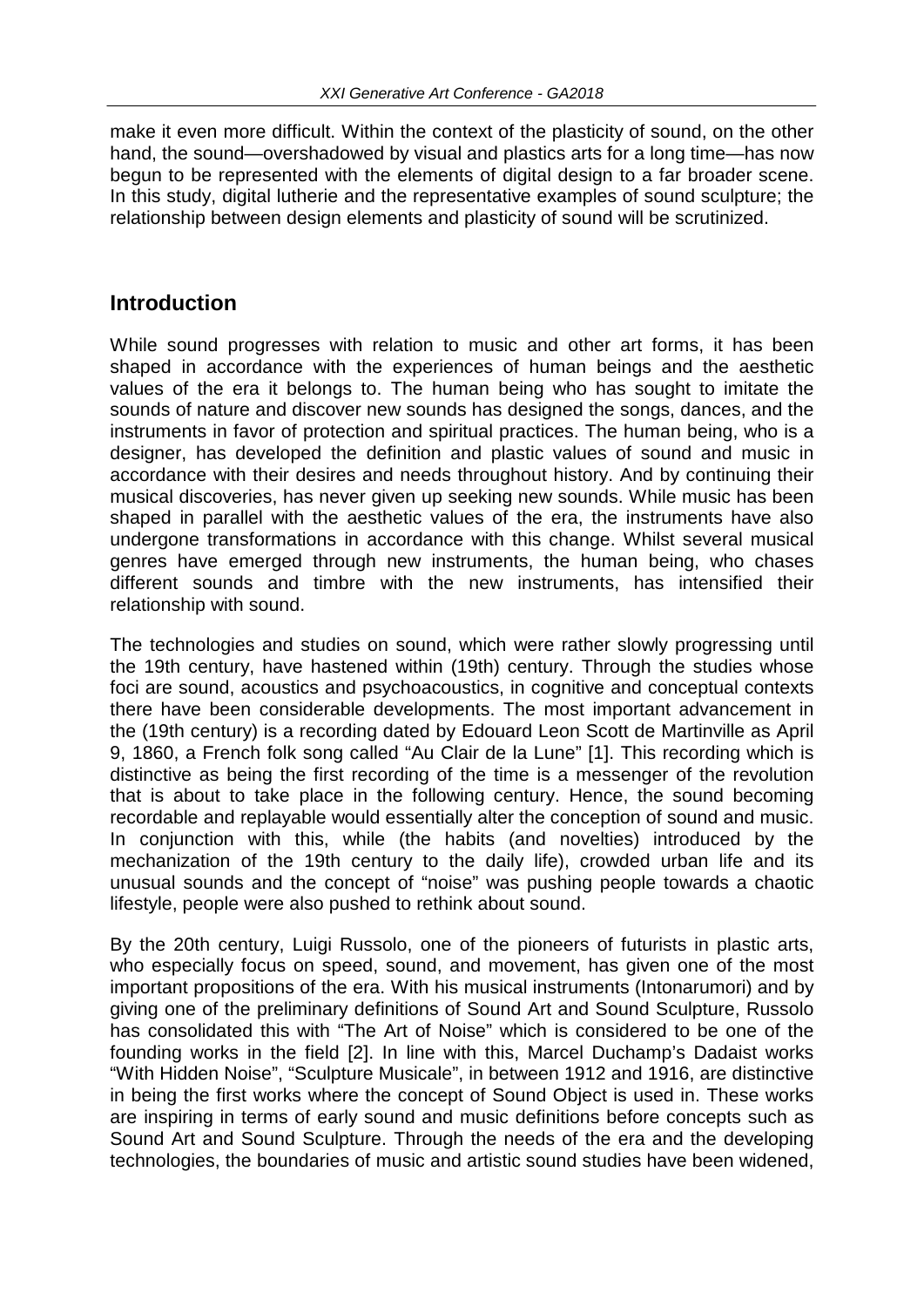and with the "Musique Concrete" of Pierre Schaeffer, beyond sound and place, the concept of Ready Made has widened the boundaries of perception of sound. Furthermore, John Cage's 4'33" and Edgard Varèse's early exemplars of electronic music have brought new dimensions to the concept of sound.

It is a well-known fact that the more and more accelerating life structure of the 20th century, which is much more dense and gapless when compared to the previous centuries, has brought about changes worth a-five-centuries-period. Again, the artistic works and manifesti of the futurists, and the kinetic art movement, arising in parallel of these at the beginning of this century, provided new dimensions to the plastic arts. And an art form that is focused on sound and movement has begun to give its preliminary exemplars.

In this study digital lutherie and digital sound sculpture will be under investigation, which are the subbranches of sound art and lutherie, shaped by the multidisciplinary understanding of the 20th and21st centuries. The concept of sound sculpture has started to grow mature in the last century and has been spreading over a wide area. And it is sometimes difficult to determine with its boundaries with experimental musical instruments, in fact, has a half-century history with this name. When the old technologies are concerned, it is very difficult to distinguish those two closely related fields, which have gained different dimensions due to the technological developments of the last centuries (especially after the invention of electricity.) However, it is not possible to disregard the fact that the foundations of sound art are formed by the fields of sound sculpture and musical instruments. Those interdependent fields are being digitalized as the time goes by, and at the last stage of music and sound studies, concepts such as digital sculpture and digital lutherie, which provide their early works, can be encountered frequently. It is not always possible to make a distinction between the method and appearance of sound production being used, and especially the experimental musical instruments and sound sculptures of the previous centuries. In this sense, the luthier, whose material is the sound and aim is a sound design, is important in providing early sound propositions, and in being inspirational for the early developments of sound art. Though the term luthier, the builder, and designer of musical instruments, is applied only to the producer of stringed and bowed instruments due to a conceptual confusion, the term, in fact, encompasses all instrument production, including experimental instrument production. However, experimental instruments within the scope of this field are examined under a different group in order not to create confusion.

While the plasticity of sound and music is concerned in relation to time and place, the transformation of the concept of plasticity to a raw material of sound design manipulates our perception in audiovisual terms. The fact that the sound art, which is in a constant relation with the plastic arts, has a wide perspective and has remained untouched in comparison to other art forms, attracted the attention of other art forms within today's multidisciplinary understanding of art, and this area has been used frequently because of its richness in expression and the background it creates. (Nevertheless, the sound is still an unknown to us since the studies done in this field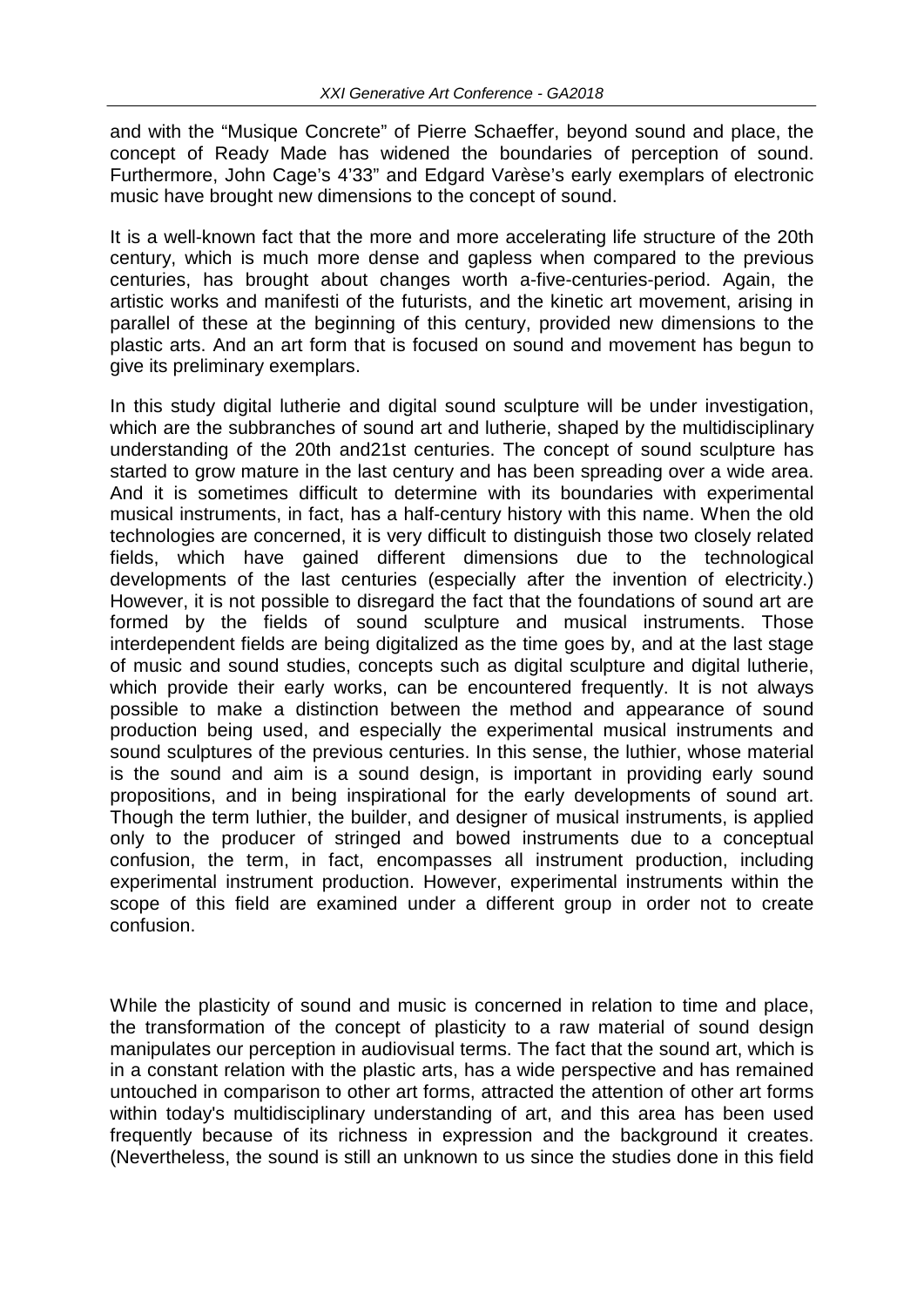grounded the unreachable character of the sound in terms of what is visual.) The sound is a marvel that human beings have been trying to make sense for thousands of years, in obscurity and fear. Sometimes along thunder, sometimes along the rustle of leaves, the flow of a waterfall or river, waves crashing into the rocks, or the eruption of volcanoes and many other natural phenomena, the sound has been a wonder-inducing mystery for human beings. (At first, the human being who had begun to experience the sounds of nature, began to imitate sounds and animals in nature, and in parallel, the sound has begun to be used as a means of communication.) (Sound has remained as a sacred mystery during the long period where it could not be defined, it has stood for what is sacred and invisible.) The human being who has discovered rhythm and melody used sound to reach a state of trance and strengthen their spiritual rites. Beginning with more routine rhythms and effective sounds without a specific understanding of tone and harmony, this process, which started with rituals of magic and worship, has evolved into an artistic dimension over the centuries. The sound, which gained different meanings in different periods, is now one of the basic materials of design. And undoubtedly, the most artificial material that has gained much more importance than the sound itself is silence. Sound and silence, during the undulating process between the two, create an aura, and this aura with its density, whether we are aware of it or not, manipulates our affections and by doing so makes us a vibrating part of it. The effect of sound on our affections and thoughts is a well-known fact, and this effect of sound has been noticed, experienced, and used for various purposes. And the most well-known design of sound is music. As Ahmet Say states [3];

*"The human being, who is considered to have a history of two hundred million years, is born into a sound universe, is intertwined with the universe of sound and interacts constantly with the sounds it perceives. The human being, who is a bio-psychic, cultural and social organism, has been analyzing and evaluating the sounds he has perceived since ages and transforming the sounds into a form of narration. This narrative art with sounds is called music."*

In this context, we can interpret music as a pattern of organized sound formation within a period of time whose material is sound and silence. Furthermore, from a cultural and social aspect, we can conceive music as a means of cultural communication which forms a strong bond between humans. However, the sound is more than these; it is also an instrument of design. The effect of deliberately chosen and organized sounds in a musical piece is due to the sound mass that the composer discovered and inspired in. Each and every sound that is discovered means a new narration and emotional richness, and it is an obligation to not limit sound with music but to treat it with a broader perspective.

Generally, the sound has been overshadowed when its relationship with the art forms other than music is concerned. Especially, while in plastic arts other design elements have continued to develop for centuries, the sound has remained as a representative of the skies, nature, spiritual and divine, its development had been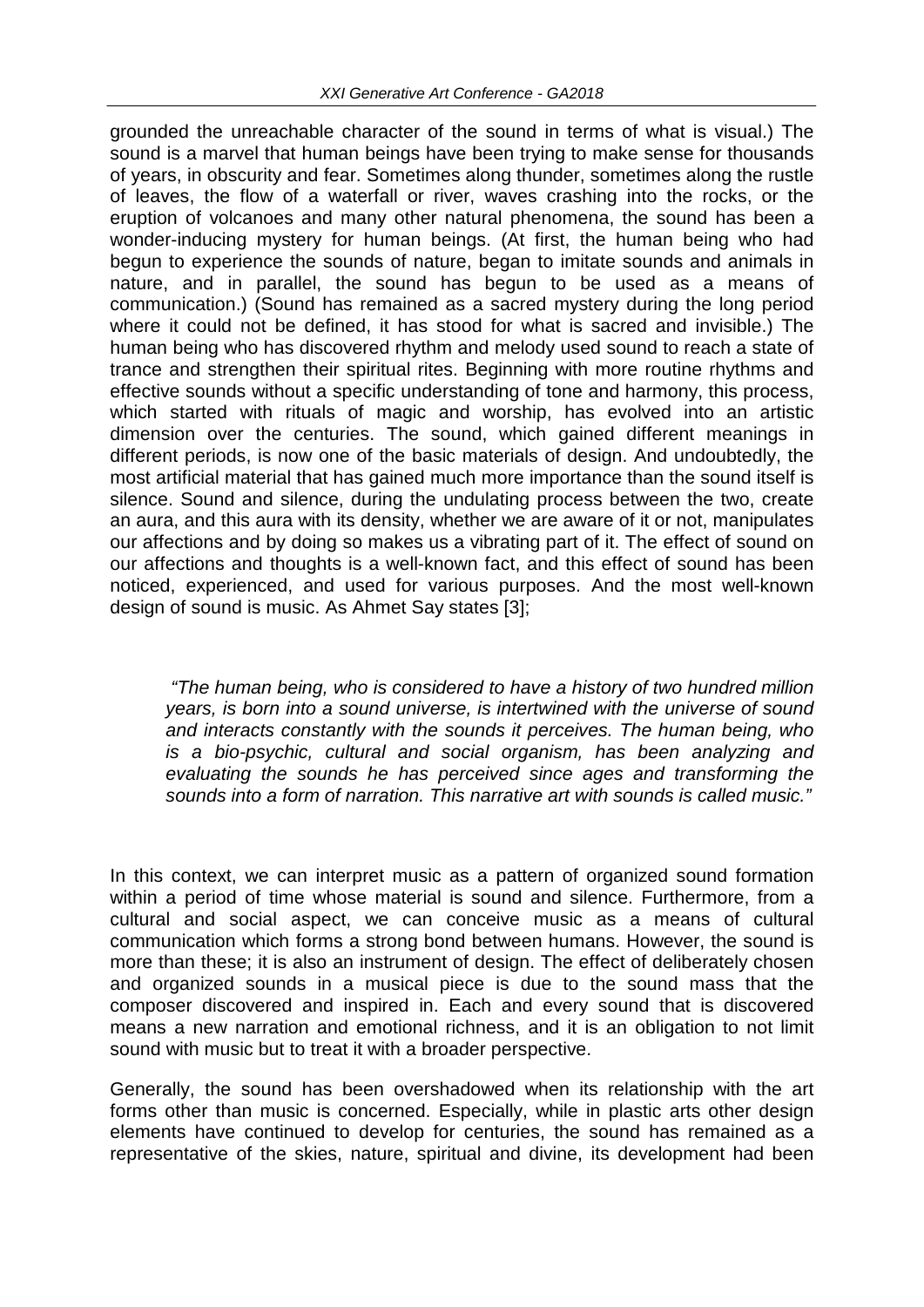much slower than that of the visual arts. Perceptually, the sound has transferred its effects to the other art forms where it had crossed with them and has been perceived as a plastic factor. On this account, it has been overshadowed by the visual arts. Nevertheless, where our life is built upon what is visual is in the foreground of the structure of life, this fact is not a very surprising one. The effort of humanity to depict what is invisible has been realized by what is visual, what one had experienced more than sound, and to depict what is abstract by likening it to what is concrete has been limited, shaped with the boundaries of language and visual perception. For this reason, sound and music have been plasticized consciously or unconsciously from the beginning, and are characterized by plastic elements.

Sound sculptures on the idea of a predetermined sound proposition or sound often create a plasticized element in theaudiovisual relationship.

The sound is a complementary element in the shadow of plastic arts. At the beginning of the 21st century, where every aspect of life is becoming digitalized as time goes by, in order to reflect their age art and design update their language and material. Although the artistic sound works emerge as sound art especially after the 1960s, since then the borders of sound art and other branches of art cannot be clearly determined.

With the development of digital audio technologies and becoming an indispensable element of the new sensory media, sound, that was used to plasticize ideas (as a side element), has become an indispensable element in determining the design, not only a complementary element. Andconversely, digital resources have become a determining element of sound.

If we both look at digital lutherie and the development of digital sound sculptures, the movement of "piezo music" plays a crucial role in the development of these areas. Nicolas Collins, in his "*Handmade Electronic Music: The Art of Hardware Hacking*", defines Davies as the first pioneersof "piezo music" [5]:

*"In the aftermath of Cage's 'Cartridge Music,' many sound artists sought affordable techniques for amplifying mechanical vibration and microscopic sounds. Since the mid-1970s the Proliferation of 'Piezo Disk' in beeping appliances has effectively put contact mikes within Reach of anyone with a soldering iron... The disks have insinuated themselves into surprisingly diverse corners of our recorded soundscape, and have given rise to a genre of 'Piezo Music' Hugh Davis (1943-2004) (UK) and Richard Lerman (USA) were two of the earliest innovators. Davies began inventing piezo-amplified instruments in the 1970s."*

Piezo first emerged in 1880 by Pierre Curie and Jacques Curie. The effect of piezoelectric is a reversible one, on the one hand, when force is applied to a material that is piezo-electric it is able to produce currency, on the other hand when the same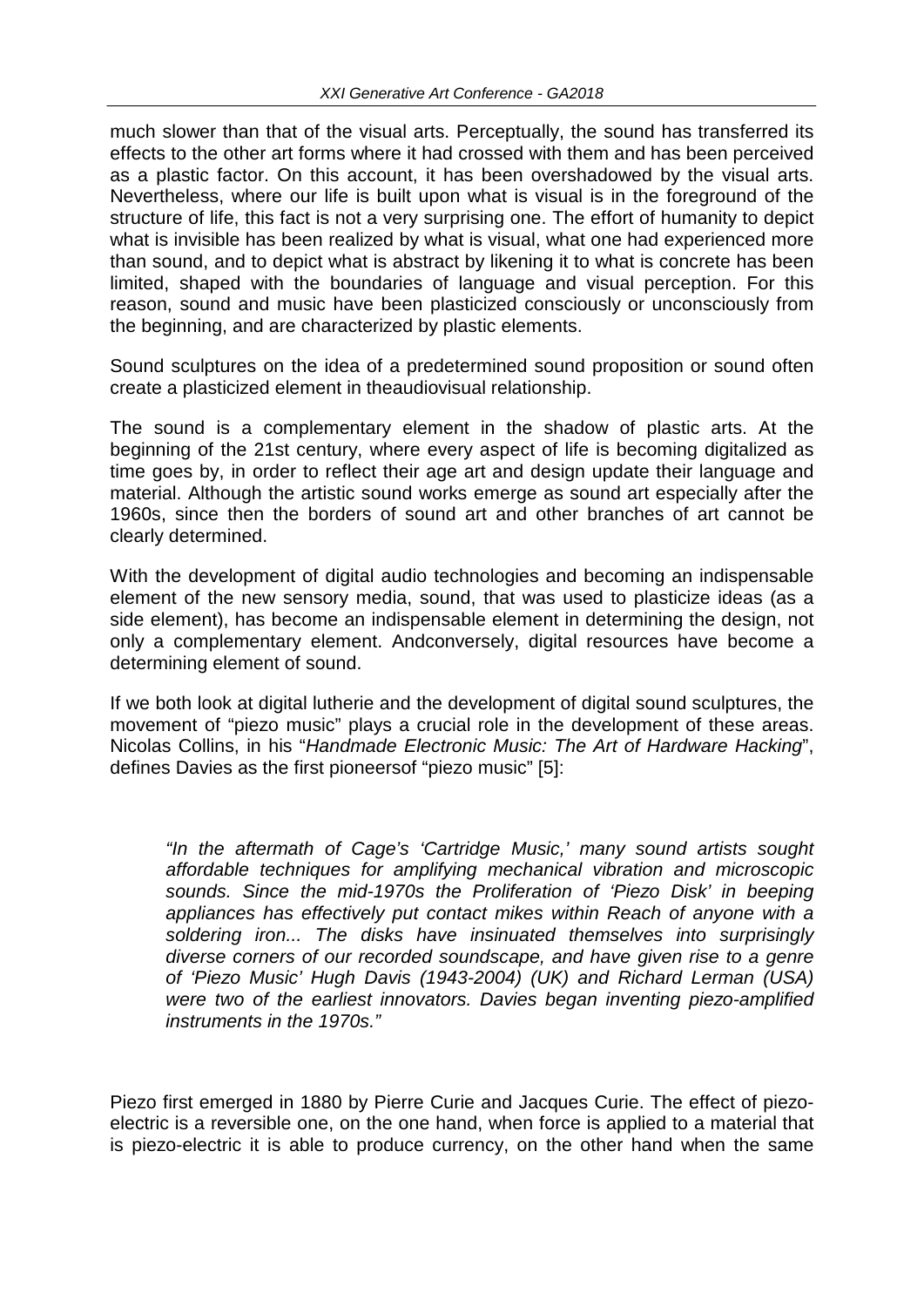material is electrified there happens a mechanical motion in the material. Further, piezoceramic, which can be used for the same purposeas the piezo crystal, was developed in the 1940s and it has become widespread. After piezo became common in electronic, it was not only used with those experimental instruments, but also used with the standardized instruments such as quitar and bass quitar, and is still being used.

This important invention and the midi technologies, which later gained importance in the process from analog to digital, have hastened the developments in musical equipment technologies. The increase in computer usage has brought about the midi technologies, and by laptops falling into the hands of the younger generation music has become codable and programmable. A new era started with the development of various coding languages and interfaces. A new era started with the development of various coding languages and interfaces.

# **Digital Lutherie**

Digital lutherie and digital instrument design is an extensive subject, including the technologies such as electronic, sensor technology, sound synthesis, data processing, programming, and the humane disciplines such as psychology, physiology, ergonomy and the like.

Digital lutherie, which has emerged with the development of sound technologies and the facilitation of novel possibilities to music, has started to hasten with the recent technology. At first, digital lutherie has evolved as an experimental field under the heading of music technologies, and later with the development of electronic music and its growth as a major industry, digital lutherie has become a discipline in itself as a branch of instrument technologies. Huge Davies (1943-2005) and Sergi Jordà (1961-) greatly contributed to the definition of the field.

As Mooney points out, Davies has been the pioneer of this field and the younger generation, with "do it yourself" and "lo-fi approach" trends and works on his laptop. His instrument-building practice can be defined as an intersecting point in the boundaries of avant-garde music, improvisation, lutherie, and sound sculpture. Davies improvised his experimental work with a laptop (by coding) and opened the doors to an entirely new world. Davies performed this innovative music practice by presenting the live screen performance of the computer screen by projecting the computer screen to the audience with video projection. Thus, the viewer was able to monitor the influence of a written code of music.

Sergi Jordà, in his thesis, supports the use of the laptop as a musical instrument with the following excerpt;

*"When asked what musical instrument they play, few computer musicians respond spontaneously with I play the computer. Why not?" [6].*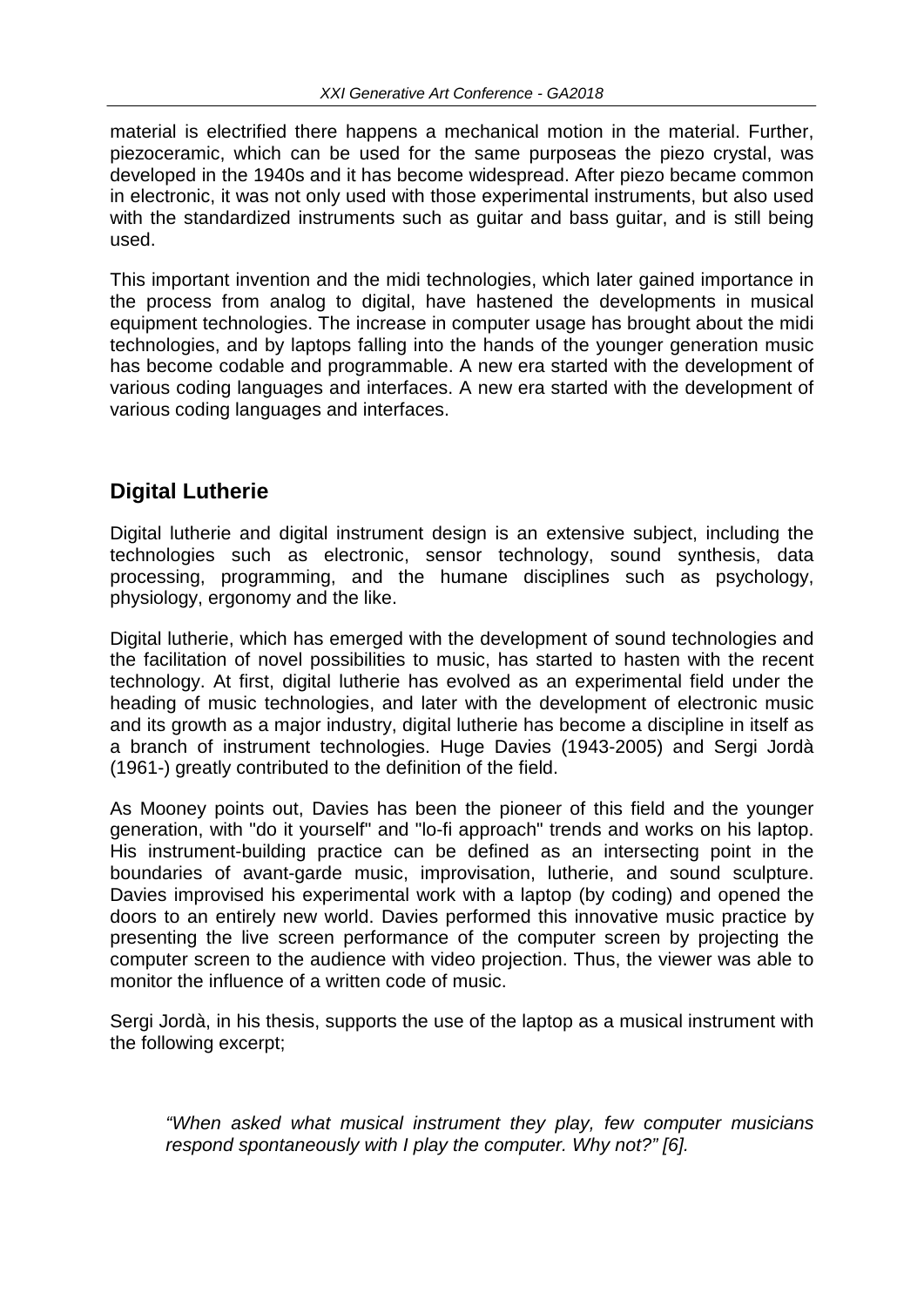Musical instruments are more than a machine, they are energy transformation devices which have a meaningful end. Designers of the new musical instruments can only partially be responsible for the development of music. When designing new instruments, they cannot limit their designs with sonic abilities and algorithms. Furthermore, they must consider the conceptual aspects of those instruments and how they are imposing or suggesting new ideas to the performers. The designers must also consider new ways to establish relationships and interaction, new ways to organize time and textures [7].

In his thesis "Digital Lutherie Crafting musical computers for new musics' performance and improvisation", some of the 25-point recommendations he made for the Digital Lottery were as follows;

- *New musics tend to be the result of new techniques, which can be both compositional or instrumental.*
- *New instruments will be able to survive and succeed in the measure they are truly innovative; i.e. they have something new to bring to music, and not merely because they are based on novel, previously unavailable technologies.*
- *Learning from the past does not merely mean emulating it. It also means to try avoiding or improving upon passed errors and limitations (the past was not perfect).*
- *One of the aspects that should be clearly improved is that of efficiency. Traditional instruments take years to master, whereas, given the speed at which technology and fashion shift in our current 21st century, new instruments have to hook from the first minute. We cannot rely anymore on persistent parents that insist on bringing their children to the conservatory, or on patient students to whom we promise the light after ten years of sacrifice.*
- *These new 'traditionally-modeled' instruments with increased efficiency may appeal to non-musicians and to dilettante, which is good. However, it will be much harder for them to appeal to advanced musicians as well. Advanced musicians will preferably look for new-fangled possibilities.*
- *By running processes at different temporal and formal scales and different levels of complexity, new instruments naturally surpass the one-action to oneevent model inescapable in all traditional instruments. New instruments are not only sound producers, they become music producers too.*
- *Performing with such powerful instruments should not mean leaving all the musical decisions to the instrument, though. Just like the traditional composer is responsible for the music played by the performers, so should the new performer be responsible of the music performed together with the instrument. Playing*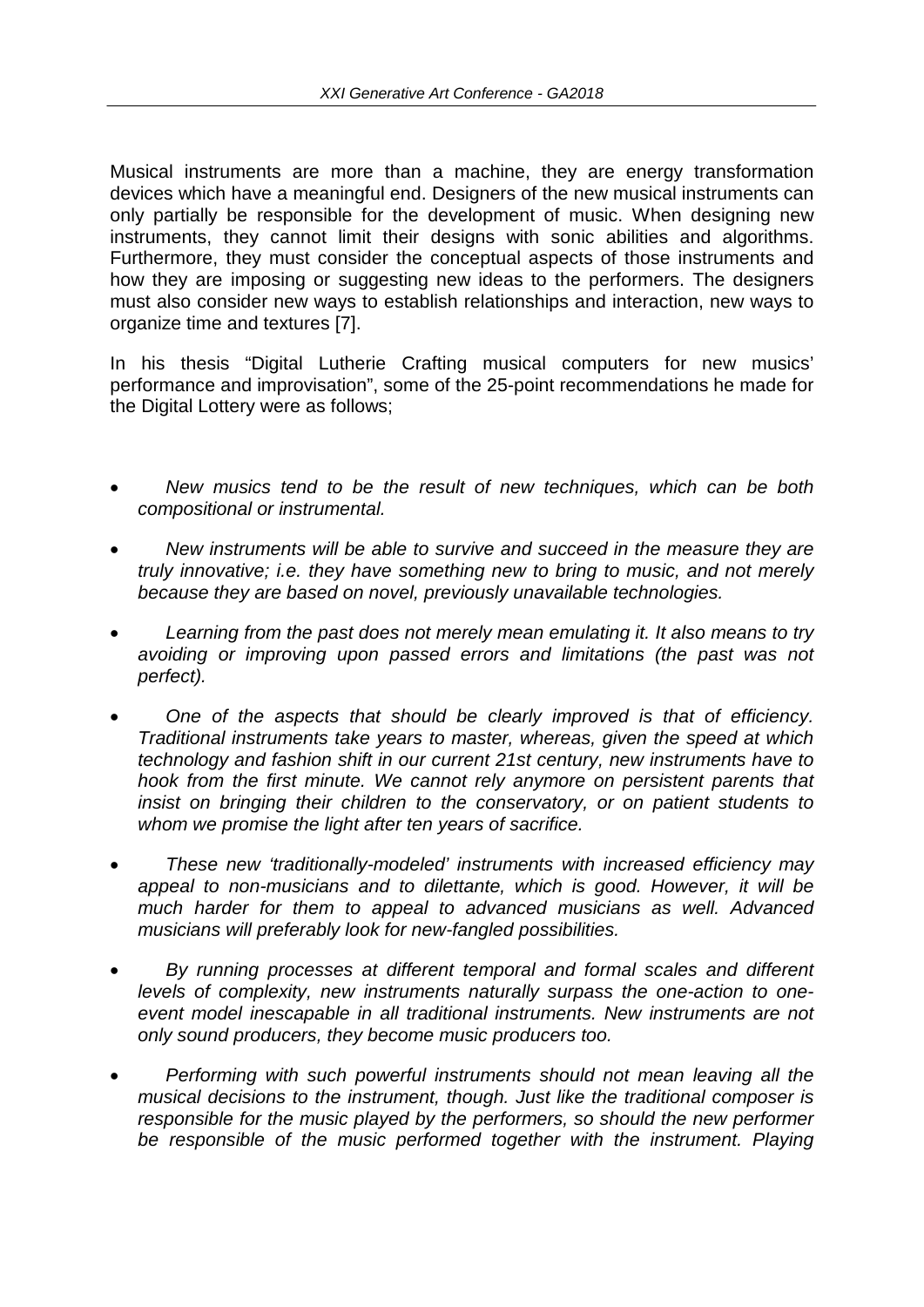*music is a 'serious' activity, different from 'playing with music' (also very important but not studied here).*

- *The performer must thus be able to affect all these dimensions: both the metacontrol of ongoing processes and the microcontrol of final parameters should be permitted. All of them with the maximum simplicity, flexibility and speed.*
- *To allow this type of control, new instruments have to be 'wider' rather than 'deeper'. 'Wide' instruments permit a better direct access to all of their complexity.*
- *The potential of computer graphics for representing and monitoring complex processes, is not easily surmounted. This is probably the reason why many of the more interesting recent instruments, are screen based. While, the mouse is a very limited controller that we should definitely try to avoid.*
- *For including real-time interactive visualizations and, at the same time, overcoming mouse limitations without adding indirections, interfaces should be able to reflect their own states and behaviors. They should integrate, like the abacus, both representation and control.*[8].

As seen above, Jordà clarifies some of the characteristics of the instruments which can be improved by current technology in 25 steps. It is constantly emphasized that these instruments should be simple and plain.

*"There is the desire on the part of some computer music researchers to create new instruments that should "know" what to do and require very little skill to play. Though this might allow beginners and amateurs to enter into music making quickly and enjoyably, this trend might ultimately limit a person's understanding of music. The question is whether these instruments will stimulate due to their immediate accessibility, or suffocate due to a kind of atrophy of learned musicality [9]."*

A qualified music instrument must have a balanced action and reaction and certain qualities such as making the musician satisfied. Simple devices or instruments cannot provide a rich experience. Complex devices, on the other hand, alienate the musicians. A proper instrument, indubitably, must be easily learned and played, while it must also be ergonomic.

The important question, at this point, is how the new digital instruments should be in the sense of ease of use. Is it necessary for new instruments to be difficult as the violin or the piano? This question is crucial whereas it is beyond the boundaries of the current article.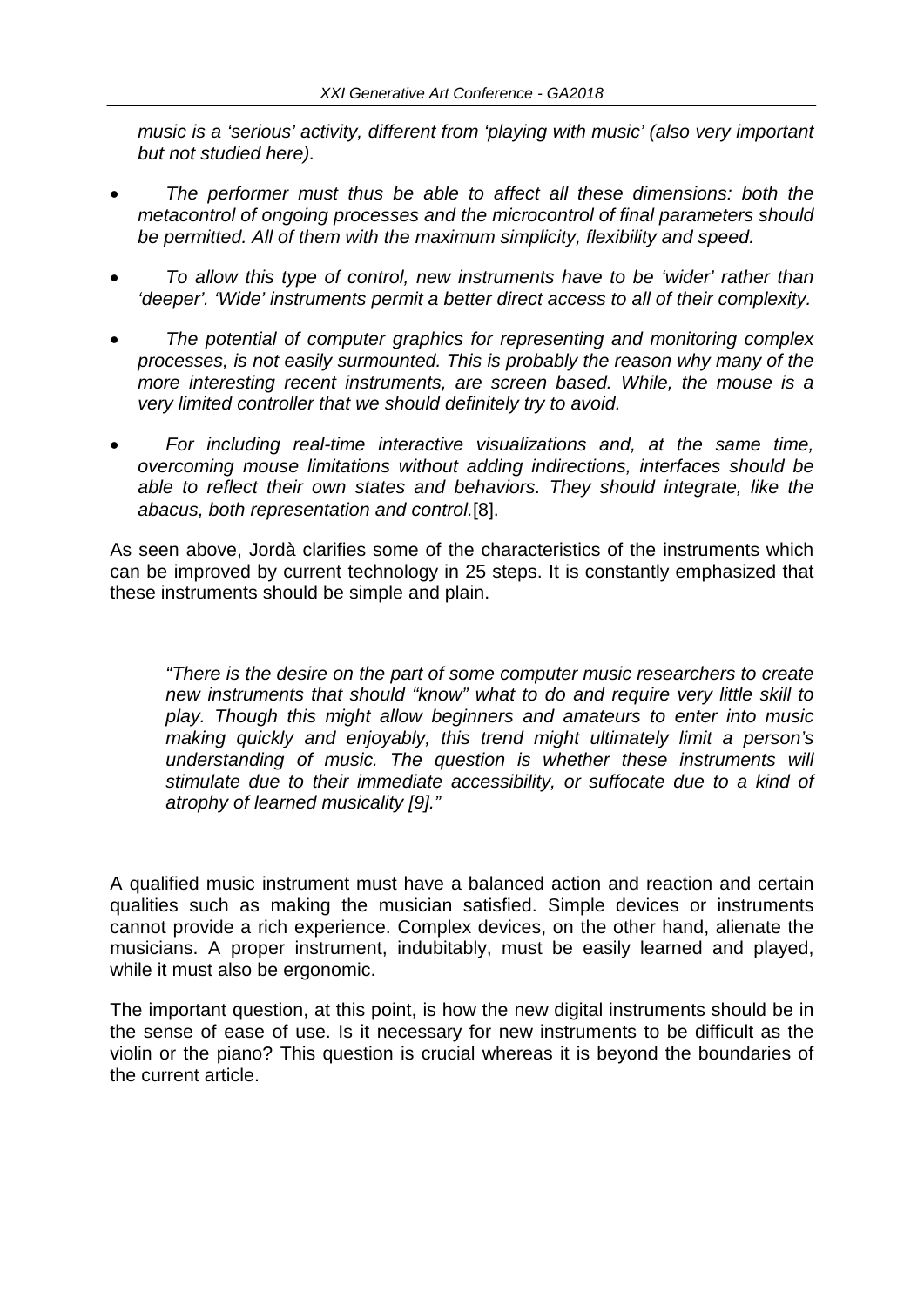## **Digital Sound Sculpture**

*Sound Sculpture*; It can be defined as sculpture, object or structures that can produce sound when it is driven by its own internal mechanism or by environmental elements such as wind, water, sunlight (not always musical).

The most important common point of certain types of sound art is their visuality and plastic quality, and they practically always use "space" as dominant value or material.

Interdisciplinary production is considered to be a domain where what is perceptual overlaps with what is visual and plastic. And according to some definitions, it is where performance and media art overlap, interacts. The most dominant subtype of it is the products of sound sculpture. Sound sculpture can be defined in various ways. This includes variables such as an object producing melodic or rhythmic motives, either by itself or by means of sound or sensual data triggered by the audience or an object with sensual reference [10].

If the scope of current technology is taken into account, sound sculpture can be defined as sculpture whose design material is sound.

Design environment or material of sound sculptures in the 21st century's art environment are digital and they are influenced by the chaotic art environment of this century. Moreover, it builds up a more complicated area for itself because of the fact that it combines new digital media means with its ambiguous area which is mingled with plastic arts.Sound sculpture, with its uncertain boundaries and experimentality, is in an integrated structure with digital musical instruments and new digital media arts.

The crucial point is that the ambiguity of sound tools, musical instruments, sound objects and sculptures that have been improving in the sense of communication for centuries is due to the fact that they are being re-used within the digital media in this century. It is because each experimental instrument has similar characteristics with sound sculptures with regards to creativity and schematic and functional qualities.

Examples of digital sound sculptures created by the new digital media can be given as;"*Augmented Sound Sculpture*, 2018" with Lucia Ruggiero [11], Gabrielle Petrillo and Massimiliano Annibali's "*Sphere 2.0 Digital Sound Sculpture,* 2017 *(a work which is similar to digital lutherie)*[12]. And Andy Thomas's "*Whip Bird Sound Sculpture*, 2016" [13].

## **Sound Plasticity Within The Boundaries of Digital Lutherie & Sound Sculpture**

Whether it is a digital music instrument, a digital sound sculpture or a musical group of sound, volumetric activity of sound can be plasticized in a visual-audial platform because of the gesticulation and plastic items.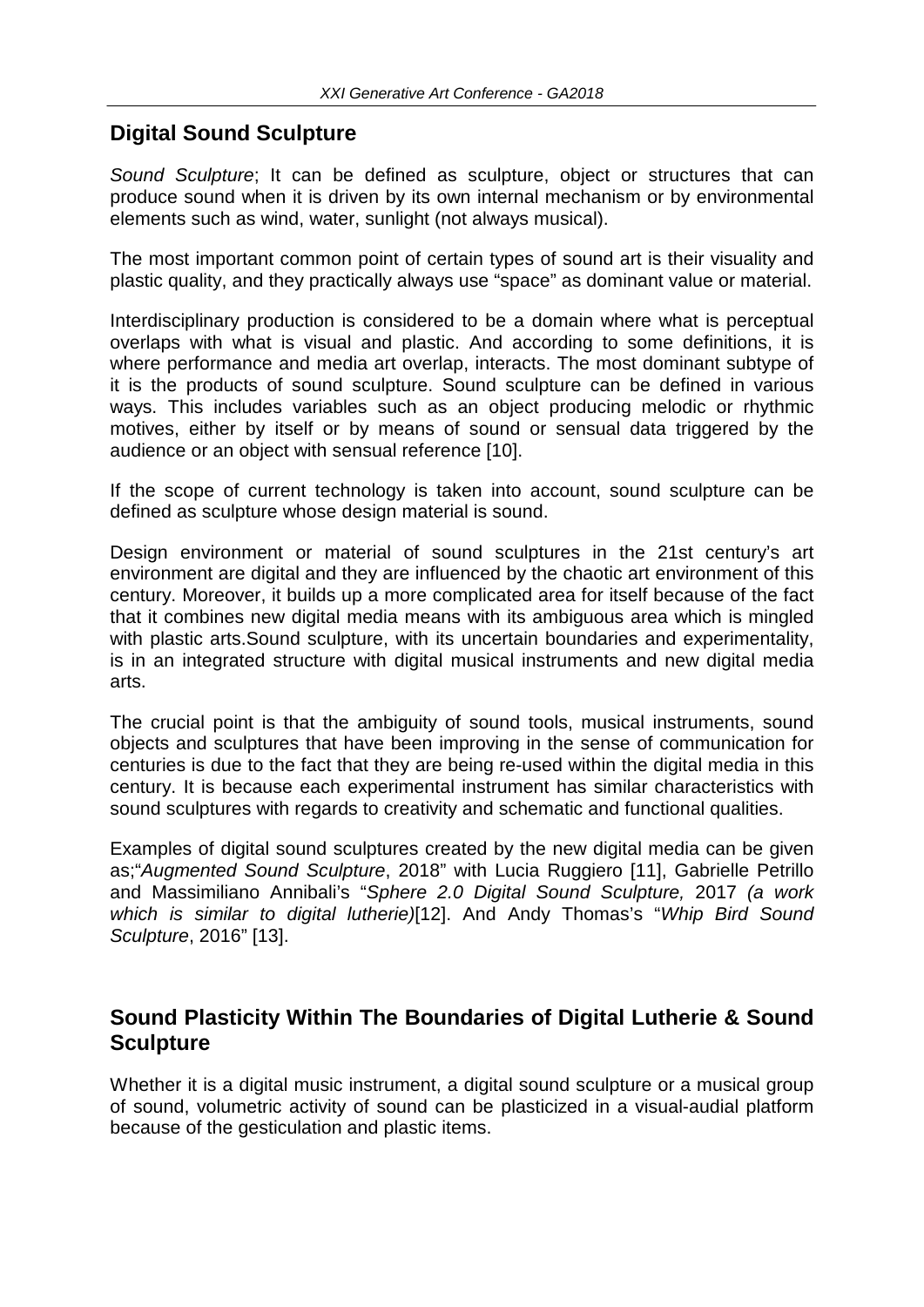Even though the manipulative effect of sound makes plastic items meaningful and focuses them into the audial environment with the aid of digital sound technology, especially with regard to the use of music technology, sound environments renovate themselves with auxiliary means containing artificial items and interfaces.

This process begins with the "workbench", especially with computer use, which currently has become the design media: Worldwide industry of music technology made an illusion that everybody can create something only with a computer, and they aimed to extend their market. A decade ago, the highly complex functions were put into use by the visual interfaces such as computer games, Lego or visual editing kit, that are thought to be much more advanced or busier than the audial perception.However, this kind has begun to dominate the visual fiction and the plastic sensory field in the worksthat are done on the screen.

The following examples show how photographic imagery (and the terms used in graphics softwares, i.e., Photoshop) immensely dominates the music design: "The grain" for the sound particles, "sample" for audio samples, "layer" for layers of sound, "blocks" for sound clusters, "snap-shot" for instant transfer on a sound item, or "preview" for test playback preview of a assigned value and so on.

While constructing music, the concepts used in video editing are referenced. As an example, a "monopoly MAX built on the IRCAM-MAX-Apple Macintosh triangle in recent years can be mentioned: Here, a particular mode of production is imposed or even is being fetishized by a software (MAX-MSP), a device (Apple Macintosh Computer System) and an organization (IRCAM71). This software, which is believed to give "serious and professional air" to the curriculum in most institutions that teach in music technology, is a long, laborious, complicated, sometimes magnificent, like counterpoint homework where the composition students are locked in the period when tonal music has a sacred value.However, it has helped to increase academic efforts that rarely go beyond a dry process. The main reason for this is that the music design environment consists of a small computer screen: Processes are defined on a visual platform by associating architectural modules. By looking at how impressive the reflections of the reflections on the visual plane, the complex processes used and the intricate structures obtained are fetishized, and the staggering of the sensory results of the fictions and processes in this environment are overlooked. The fact that the laptop is placed in every scene as the dominant instrument raises a major problem, despite all its imaginative charm: Almost all kinds of music production (with the exception of a few traditional music practices) are managed with eyes rather than ears. The results of such a deliberate positioning of sensory perception are naturally reflected in the music: "Plasticity", as well as "artificially" meaningful place in music, when "the time" element was abused but "the massive structures increased", in a music culture, visual elements prevented sensory qualities [14].

On this view, one might wonder whether watching a concert is more crucial or listening to it. Further, regarding the new instruments, where gesticulation is more dominant, it might as well be said that what is visual is more in the foreground. And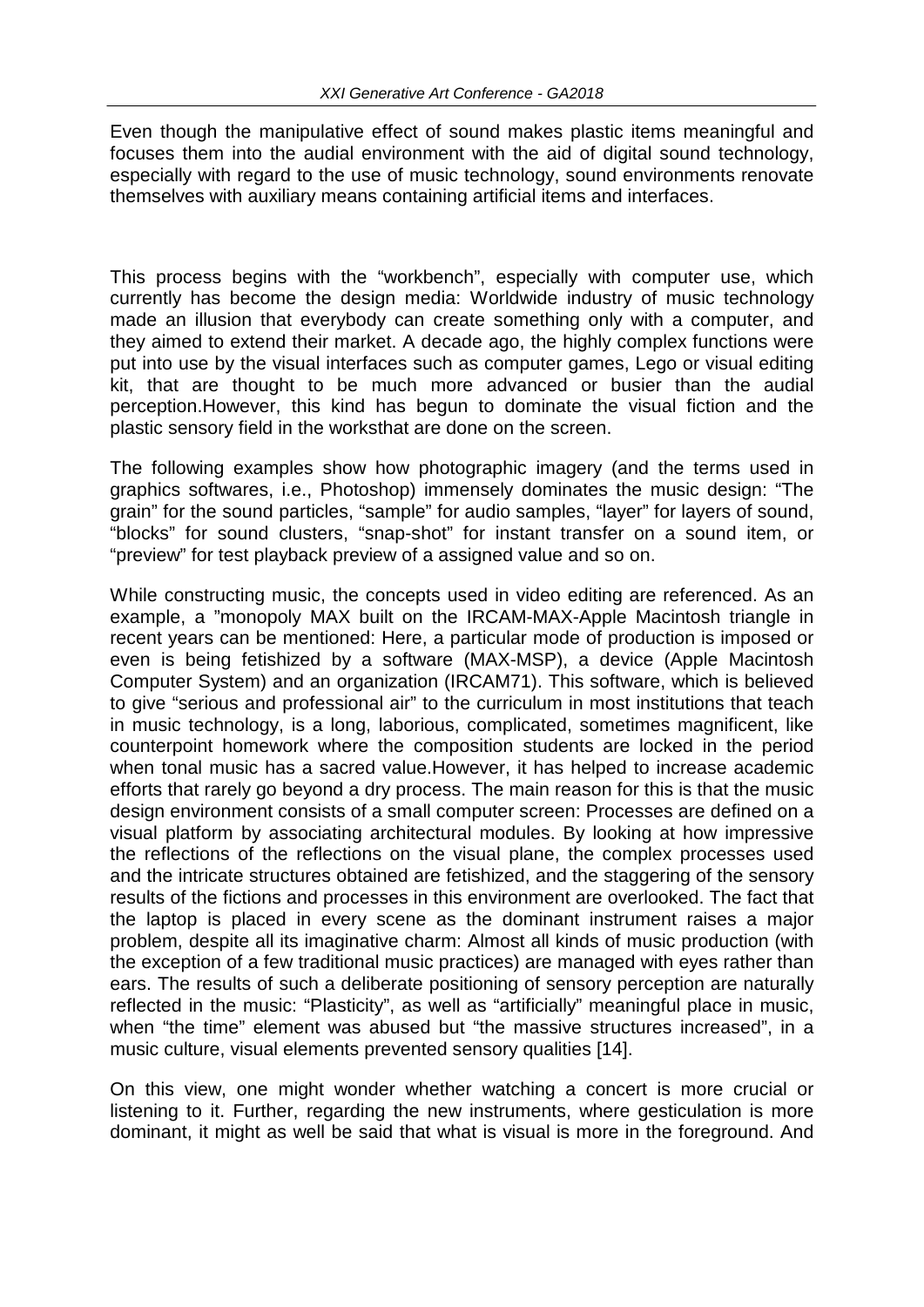the visual and plastic aspects of digital sound sculptures may come to the fore more than the other aspects of them.

#### **Conclusion**

Digital technologies are redefining the concept of sound sculpture or musical instrument, and these definitions renew themselves each day in line with technological utilities. It is a fact that the digital music of the new era is still in pursuit of new instruments, and it is clear that these new instruments will be more functional in contrast to the traditional instruments.

During the creation of new digital instruments, it is important to note that technology should be used without limiting the process of creation. A policy should be adopted, and this should not be a consumer based one, rather it should be a policy that will enable the idea of making music to

evolve to a more conceptual process. In the industry of music technologies unfruitful marketing strategies, which are based on the paradigm of "making one's own music", should be left behind.

These two dominant fields, which are still growing mature with the technologies of today, progress in close relation with each other, sometimes they become indistinguishable. If there arises a need to distinguish the two, this is only possible by determining their means of design, and categorization would be possible in terms of the functions they serve. However, the new musical instrument designs that suggest new notions as being experimental can bear the quality of being digital sound sculptures, hence they bear artistic value.

When the design of digital music instruments is concerned, the most important responsibility on behalf of the luthier is to suggest a design that will not manipulate and limit the creativity of the performer, a creative setting, which is free from plasticized elements that will be resulting in limiting gesticulations, should be provided.